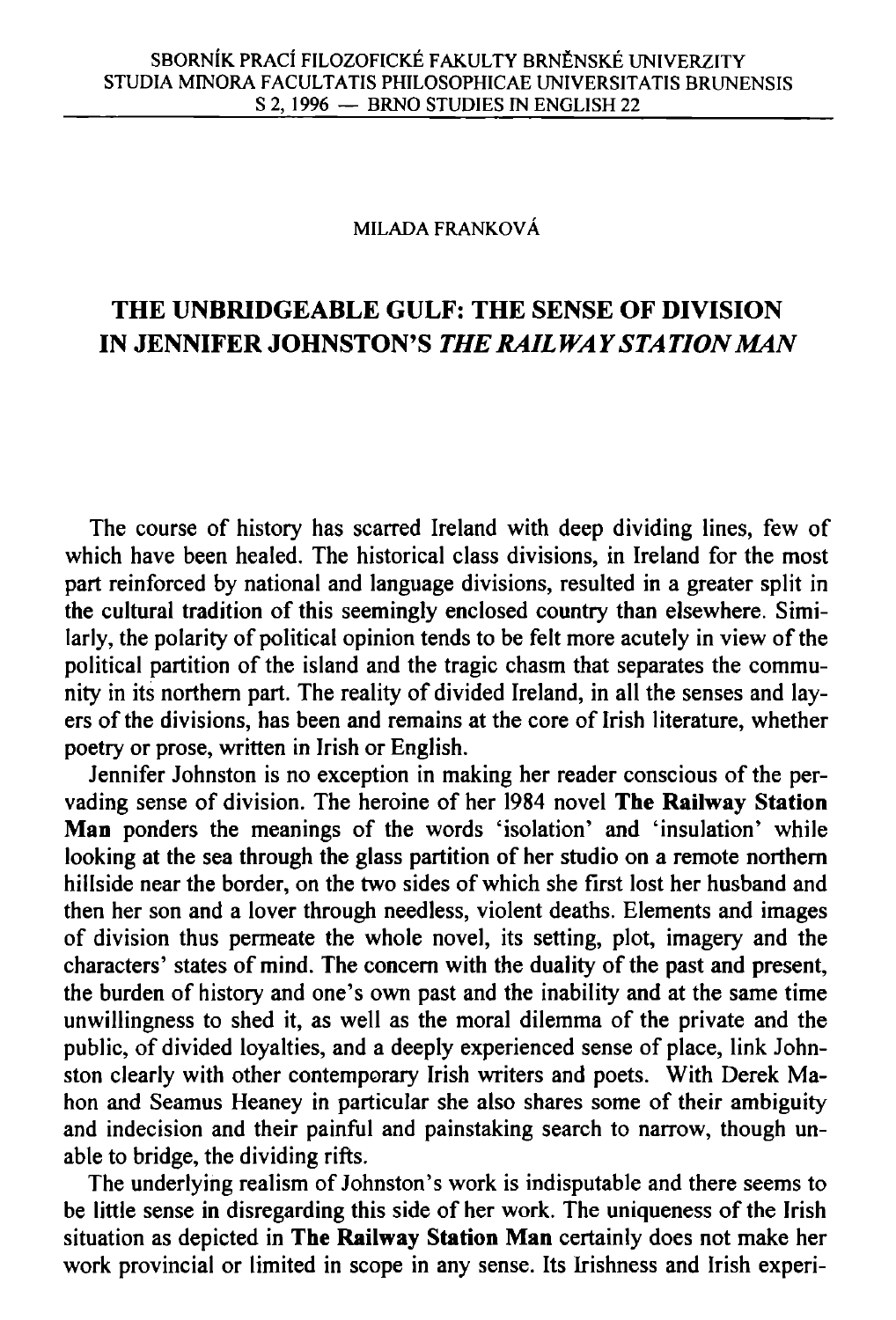ence are no bar to the universality of human concerns and the feelings which they generate and which the author sensitively and skilfully lays before us.

It is my purpose here to trace the elements and images of division and disconnection in Johnston's novel and relate them to the events and notions of division in Irish history and the present. I will also try to identify links in Johnston's treatment of the theme to contemporary Irish poetry. Finally, I will raise the problem of a realistic reading of Johnston's fiction.

The sense of division in Irish society is deeply entrenched and its roots stretch far and wide into the history of the country. Social change in the sense of social attitudes and habits is a slow process, always lagging behind the events that have given impetus to it. The victory of the Protestant Ascendancy which followed William's victory at the Boyne in 1690 sustained and in a way completed an awareness of the separation of two cultures on Irish soil along class, religious and national lines. This division continues to play a crucial role to this day in spite of critical voices. Austen Morgan speaks of a 'diet of a Manichean historical melodrama played out by "Britain" and "Ireland", [which] generated the politics of demonology'.<sup>1</sup> In his opinion 'the Irish people are those who live in Ireland. This is very different from the subjectivity of nationalism where the Irish people, invariably, are those who support the nationalist tradition'.<sup>2</sup> The nationalist sentiment kept dividing the people of Ireland throughout the first decades of this century and plunged the newly independent country into a civil war between two irreconcilable sides of pro- and anti-Treatyites. Maria Luddy and Cliona Murphy describe the war and its outcome as 'a shattering experience for all who had dreamt and fought for a new Ireland and its termination in 1923 left the pro-Treaty Free State government in control of a deeply divided country of twenty-six counties'.<sup>3</sup> This was the kind of division which also affected relationships within families and between friends, as is to some extent mirrored in the relationship between the fiercely nationalist Maud Gonne and W.B.Yeats. The physical division by the Partition provided the visual image of yet another opening chasm. North and South began to develop as two separate entities, diverging from each other in the process. According to T.H.Whyte,<sup>4</sup> the Protestant and Catholic communities in Northern Ireland have from the start been sharply divided, with lack of intermarriage, separate education and even residential segregation in some places. The Troubles which broke out in 1968 not only turned this part of the island into two hostile camps but also further alienated the Republic.

<sup>1</sup> Austen Morgan and R. Purdie, **Ireland. Divided Nation, Divided Class.** London: Inklinks 1980, p. 178

<sup>2</sup> Ibid. pp. 220-21

<sup>3</sup> Maria Luddy and Cliona Murphy, **Women Surviving.** Dublin: Knocksedan House 1990, p. 243

<sup>4</sup> T.W. Moody and F.X. Martin, eds, **The Course of Irish History.** 1984, pp. 342-3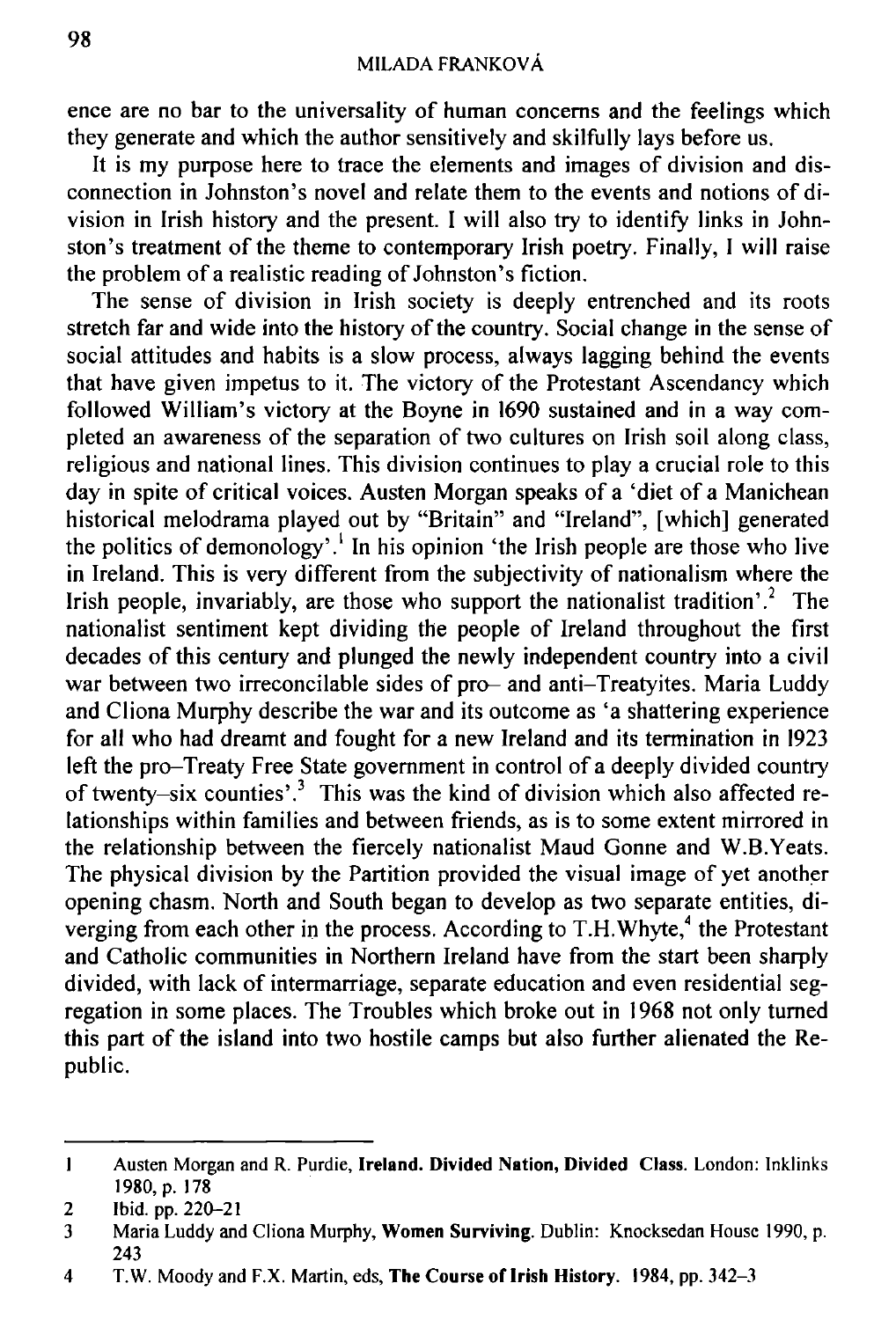The prominent note of modern Ireland in 1972 was that of looking after its own. The mind of the Republic, as frequently measured by opinion polls, made it resoundingly clear that sympathy for the Catholic community in Ulster did not extend to paying the crippling costs that would be necessitated by national 'unity'.<sup>5</sup>

This view is also confirmed by Tom Paulin, who notes the 'deep hostility which much of the community feels towards both communities in the North. Many Southerners ... regard Northerners as members of what are sometimes scathingly referred to as "hilltribes"'.<sup>o</sup> There are always new faultlines. For example Edna Longley, who calls herself a 'revisionist' and challenges the **Field Day Anthology** for its (Northern) Nationalist bias, claims that 'the relation of all Irish writing to Protestantism and Catholicism, an issue masked by homogenising "Irishness", should be opened up'.<sup>7</sup>

These largely unresolved divisions and the tragedies that they have brought about have, not surprisingly, been recreated as the most frequent themes in Irish literature. They come to be reflected whether the writers return to historical settings or events or whether they depict their present, in whatever mode, realistic or metaphorical. This, however, does not mean that Irish writers feed off and thereby perpetuate the attitudes that make change a slow process. Referring to young Irish artists of the 60s and 70s, Richard Kearney points out their disillusionment with the uncompromising ideologies of defined identities and discerns a tendency towards finding the positive value of confused identity.<sup>8</sup>

Jennifer Johnston is usually classed with the Anglo-Irish tradition of the Big House novel, but all of her novels which fall into this category, in contrast to many others of the genre, emphasise her acute awareness of the ever-present class, religious and national divisions. The theme of loneliness and isolation with friendships formed across the divide may now be seen as a characteristic feature of her work. In **The Captains and the Kings** (1972) an old owner of a Big House befriends a poor Catholic boy; in **The Gates** (1973) the heiress of an Anglo-Irish ancestral home makes friends with a young Catholic whose parents work on the estate; **How Many Miles to Babylon?** (1974) is a tragic story of a young Anglo-Irish man of a Big House and his working-class Catholic friend. That these friendships, additionally incongruous by circumstances of age, appearance or chance misfortunes, invariably collapse, that the bridge across the gap is not allowed to be built, perhaps reflects Johnston's disillusionment with

<sup>5</sup> R.F. Forster, **Modern Ireland 1600 - 1972,** Harmondsworth: Allen Lane, the Penguin Press 1988, p. 593

<sup>6</sup> Tom Paulin, **Ireland and the English Crisis.** Newcastle Upon Tyne: Bloodaxe Books 1984, p. 25

<sup>7</sup> Edna Longley, **The Living Stream. Literature and Revisinionism in Ireland.** Newcastle Upon Tyne: Bloodaxe Books 1994, p. 179

<sup>8</sup> Richard Kearney, ed, **Across the Frontiers. Ireland in the 1990s.** Dublin: Wolfhound Press 1988, p. 187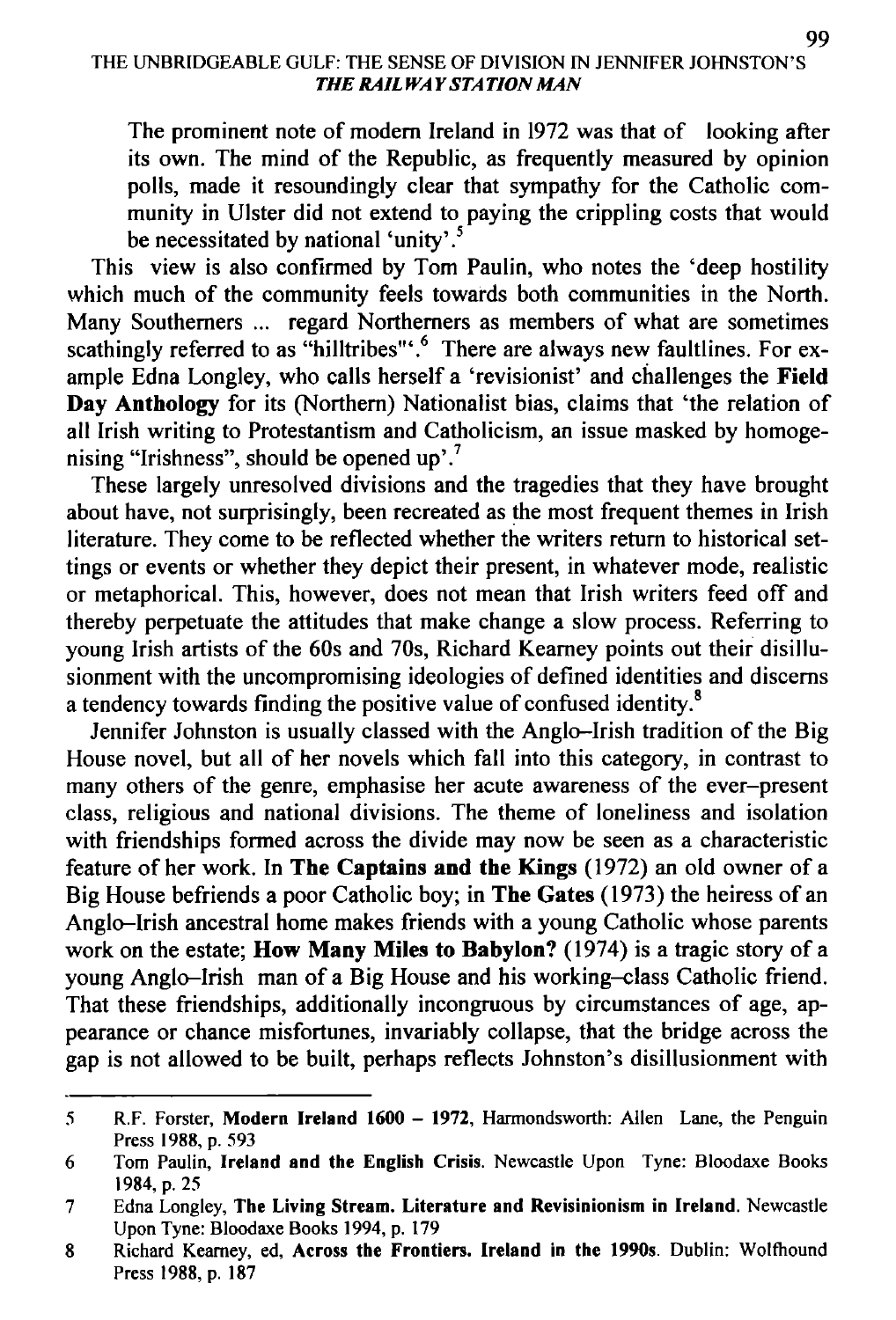the reality and is her moral message, but the very existence of such friendships may also spell some hope for the future.

**The Railway Station Man** (1984) is Jennifer Johnston's seventh novel and departs from the Big House background of her early works. The setting is a tiny village in the north-west of the Republic, on the coast of Donegal. Helen Cuffe, now 50, has been living here alone in a cottage outside the village since her husband was killed in Derry by an IRA bullet meant for somebody else. After five years of loneliness and virtual isolation from the outside world, her brief attempt at friendship and love is destroyed in another blast of violence, when a lorry-load of terrorist ammunition kills her English lover and her son.

Isolation.

Such a grandiose word. Insulation. There was the connection in the dictionary staring me in the eye.  $(p, 1)$ 

Isolation and insulation: the two words provide the book with a recurring metaphor visualised in Helen's physical isolation from the people in the village and the rest of the world and her emotional isolation caused by the violence of the three deaths. Enclosed in her studio built from a shed on a hillside, she is also insulated from all sound by a glass wall which has silenced even the pounding sea waves. And whereas the dictionary can supply a connection even between words with connotations of separation, Helen, isolated and insulated in the ivory tower of her loneliness, experiences utter disconnection from everything. Yet the element of separatedness is not new to Helen. A sense of division governed her relationships with both her husband and her son. Hers is a divided world: she perceived her husband as a being completely separate from her and their marriage of twenty years seemed to have left them stragers to each other; her relationship with her son Jack is synonymous with disconnection through lack of communication. Helen found herself unable to explain to him why they were moving from Derry after his father's death, leaving him desolate and robbed of the safety of his room. He, too, is difficult to approach. 'Jack's eyes too, unreceptive. Are you receiving me? One two three testing. Are you receiving me son? Silence on the air waves' (p.83).

Johnston's technique of narrative voices adds to the overall feeling of disconnection. The first and the last chapters are told in the first person. The effect of the switch to the third person for the greater part of the story feels more as if Helen herself suddenly changed her perspective and detached herself from her own story rather than an omniscient narrator taking over. The effect is particularly strong in the initial chapters where she is more often referred to as 'she' and not as 'Helen'.

It is not only Helen's immediate surroundings and the recent tragic event that she feels severed from. Her entire past seems to be remote, almost forgotten, bereft of emotion and meaning. But it is still there and it comes back to her in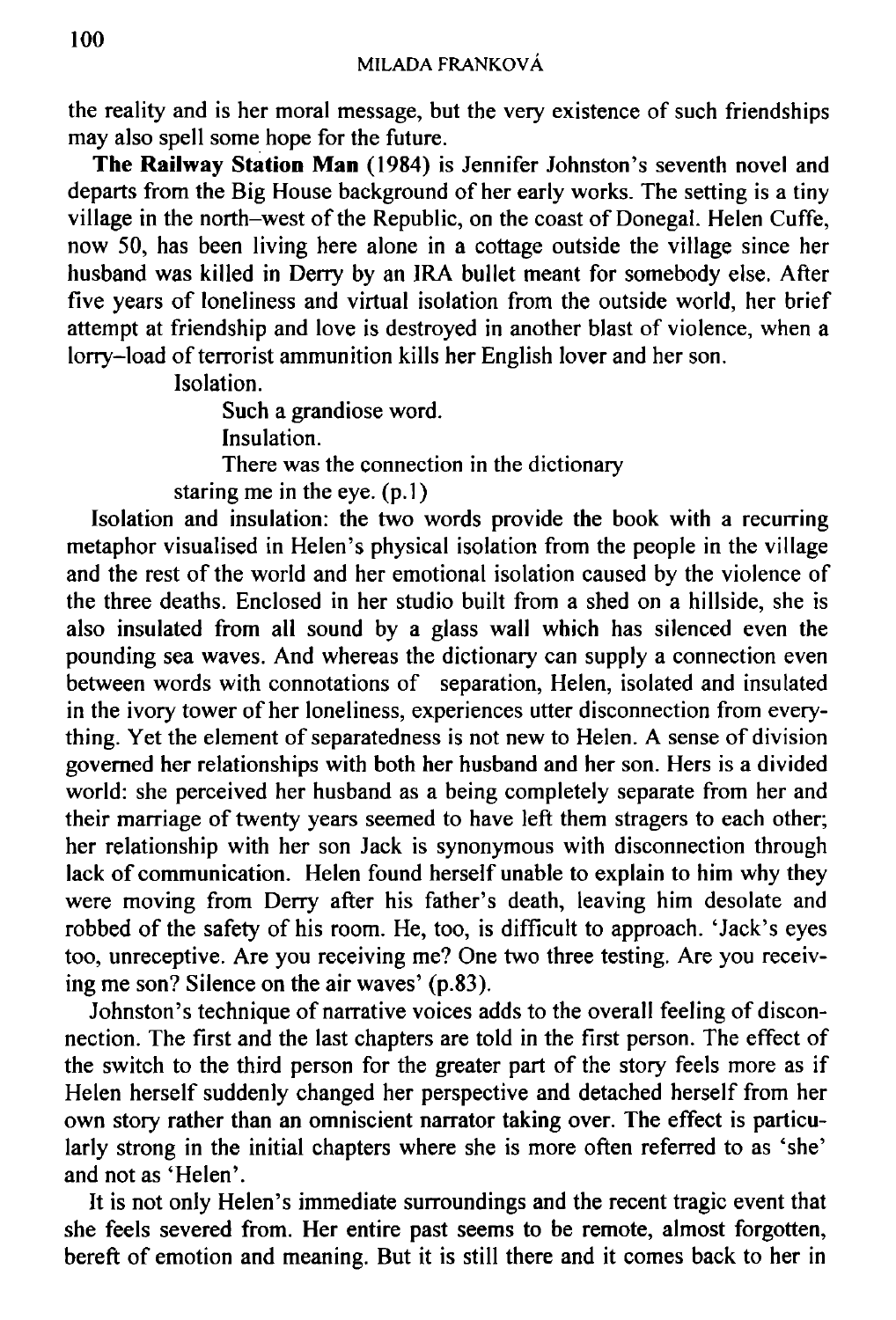## THE UNBRIDGEABLE GULF. THE SENSE OF DIVISION IN JENNIFER JOHNSTON'S *THE RAILWAYSTA TION MAN*

snatches of memories that somehow have not ceased to matter. Some pieces of the past remain imprinted deep inside in a way not different from perceptions the Irish have of their history and not much different from Roger Hawthorne's mutilated face and body. Roger, an English war hero, has bought the local disused railway station house and hopes to restore it to its original function, to rebuild the connection and renew communication, perhaps also to build a connection between the past and the present. Johnston returns to the image of a derelict or about to be closed railway station in her other novels, too.

The symbolism of disconnection from a place and from people and disconnection from the past seems to offer a link between Johnston's poetics and the poetry of Derek Mahon, who directed the television adaptations of her novels. One of his frequent themes - abandoned places which are places of history bears the same tension and ambivalent relationship to history, even fascination with it, as Johnston's imagery. In 'The Last of the Fire Kings', Mahon, like Helen, seems to be rejecting the past:

| Either way, I am         | Dies by the sword               |
|--------------------------|---------------------------------|
| Through with history $-$ | Last of the fire kings, I shall |
| Who lives by the sword   | Break with tradition and        |
| Die by my own hand       |                                 |
| Rather than perpetuate   |                                 |

The barbarous cycle.<sup>9</sup>

The severance with history, however, is never complete; neither Mahon nor Johnston adopt the easy way out of 'either  $-$  or'.

Mahon's image of the edge between land and sea, his image of where writing happens, finds a parallel in Helen's studio, for which the view of the sea and the beach is essential. Helen does her painting there or on the beach. Mahon's following verse is hauntingly evocative of Helen's situation:

> Perfecting my cold dream Of a place out of time A palace of porcelain, (p.65)

Johnston's moral concerns, the clash between the private and the public, provide another connecting link with contemporary Irish poets. Patrick Rafroidi argues that 'among the most characteristic features of the [novel] as practised in Ireland, is the urge to communicate a message  $-$  political, social or religious  $-$  to interpret or satirise Irish reality past and present.' He attributes this tendency to the necessity, more strongly felt in Ireland than elsewhere, to establish an identity and ensure its survival.<sup>10</sup> These concerns seem to be very much in the focus of poetry as well. The dialectics of the private and the public is shown in McCarthy's poems as the macrocosm of politics measured against the micro-

<sup>9</sup> Derek Mahon, **Poems 1962 - 1978.** London: Oxford Univ. Press 1979, pp. 64-5

<sup>10</sup> Patrick Rafroidi and M . Harmon, eds, **The Irish Novel in Our Time.** Lille: Publications de I'Universite de Lille III 1975, p. 18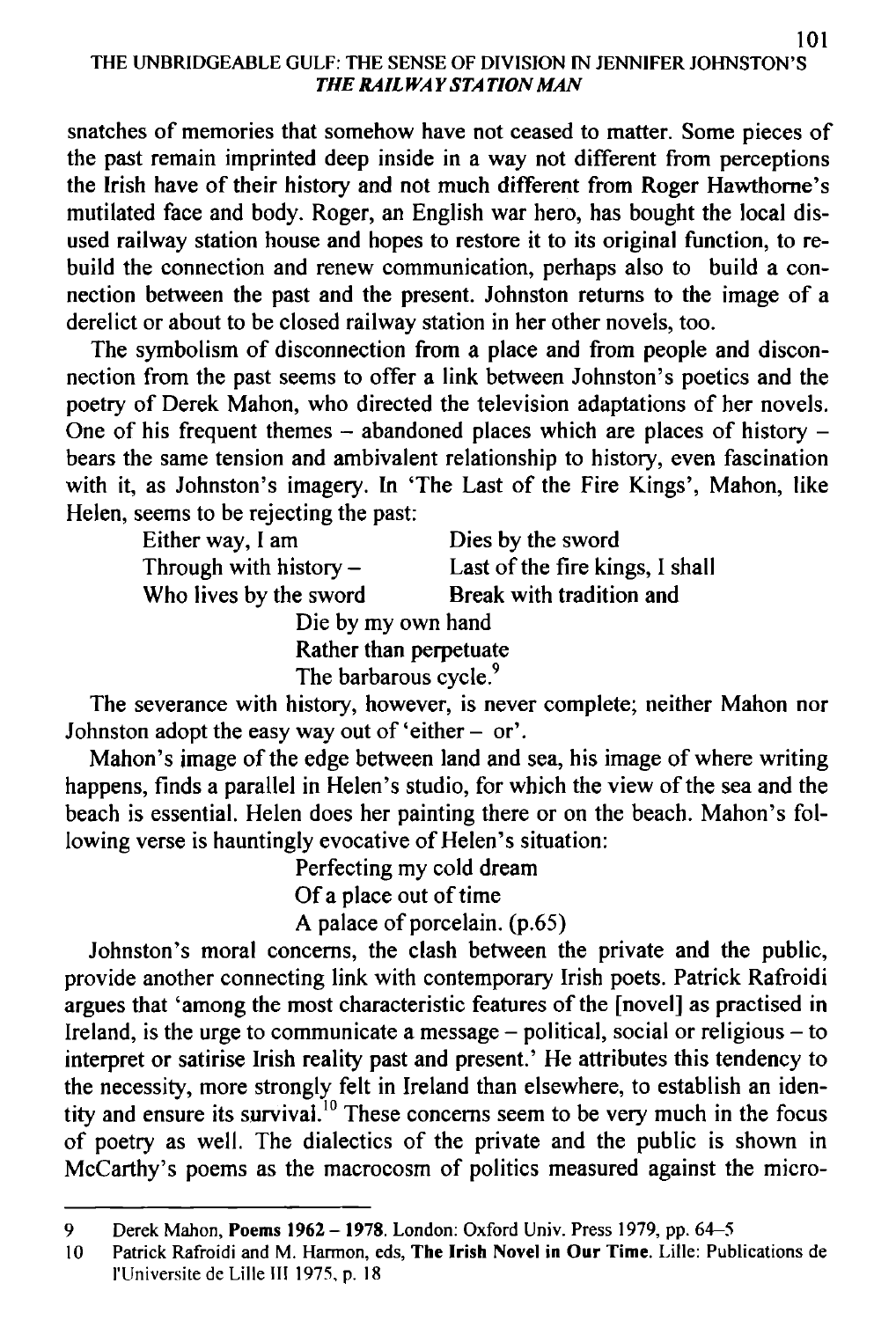cosm of the domestic space. Seamus Heaney is striving for balance in weighing allegiances and judgement. The choices are dismal:

I am fatigued by a continous adjudication between agony and injustice ...

We live in the sickly light of the TV screen, with a pane of selfishness between ourselves and the suffering.

We survive explosions and funerals and live on among the families of the victims, those blown apart and those in cells apart."

Johnston too, is concerned with the matter of Ireland both north and south of the border, and examines the influence of the public sphere on individual lives. Helen in **The Railway Station Man** is widowed through the political circumstances in the North and divided in political allegiances and opinion with her son. She feels outraged by another man's death in the north, while Jack's response sets them even wider apart: '[Outrage] ... An overworked word. Anyway what do you care? What does anyone care? A handful of people feel sorrow, fear, pain. Something. Otherwise it's just words, news. Manipulated words' (p. 16). The clash between the public and the private, the battle between political allegiance and human feeling remains hard to resolve. Damians, one of the local Catholics, remembers his grandfather talking about Ireland: 'You'll have to shoot them out, he used to say ... The English ... He didn't think it was right. He thought it was inevitable' (p.50).

The village is tiny and to all appearances Catholic without exception, but Johnston does manage to give us a taste of the indispensable ethnic indentification. Roger, the railway station man of the title, is new to the place and he is English. Admittedly, it may first be what is seen as his eccentricity, but also the fact that he is English that makes him suspect in the eyes of the villagers. What else could he be doing here if not spying, coming to live in a secluded place so close to the North Irish border. The publican Mr. Hasson extolls the religious devotion of his wife, who wants to go to Lourdes, and he tries to show complicity with Jack against the Englishman: '"Jack here's at Trinity College Dublin. A famous seat of learning. Maybe you've heard tell of it?" He spoke slowly and with great precision as if he were speaking to a child, or a foreigner' (p.28). In answer to this Roger feels compelled to explain that his mother was Irish. But Jack and Helen are comparative strangers to the place too, and probably of Anglo-Irish background, as hinted at in Helen's childhood memories of her parents' house in Dublin. There are degrees of Irishness, the less visible but still discernible lines of division. The Provos are whispered about and feared, cut off by a wall of disapproval. Peaceful and calm, this is a small place with seemingly none of the potential for sectarian tragedy as Bernard MacLaverty's **Cal** or Iris Murdoch's **The Red and the Green,** contemporary and historical respectively,

<sup>11</sup> Seamus Heaney, **Preoccupations. Selected Prose 1968 - 1978.** London: Faber and Faber 1980, **p.** 30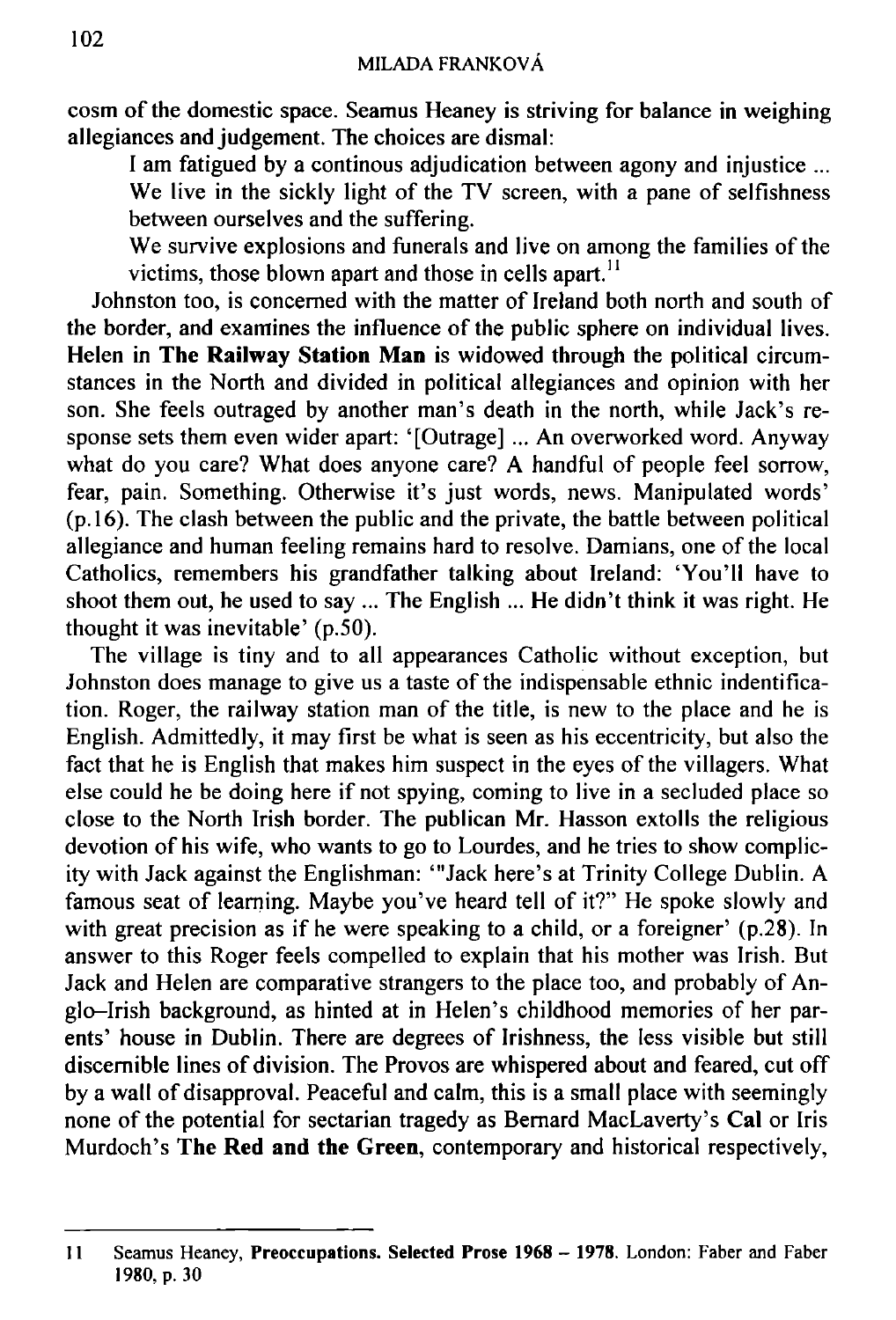## THE UNBRIDGEABLE GULF: THE SENSE OF DIVISION IN JENNIFER JOHNSTON'S *THE RAILWAY STA TION MAN*

and a number of other novels about Ireland with people torn apart by ethnic and political strife.

Although Johnston's Helen can virtually be seen as an exile, exiled from her native Dublin or from Derry, where she had spent most of the years of her married life, and deliberately exiled from the local society, there is a strong sense of her belonging to the place. She has an intimate knowledge of the countryside around the village and of the architecture of every house in it, bicycling for transport and for pleasure and employing the painter's keen eye for shape and colour. Evocations of a sea-side idyll when she goes swimming on the deserted beach, with the words of an old song still in her head, add to an almost mystic sense of belonging. The scattered boulders which she likes to think of as neolithic stones lend the scene an air of an archetypal myth of a sacred place. The apparent contradiction between the sense of exile and belonging may be less than it seems. Seamus Heaney believes that 'one half of one's sensibility is in the cast of mind that comes from belonging to a place, an ancestry, a history, a culture, whatever one wants to call it<sup> $1.12$ </sup> That is the unconscious part of the mind which supplies meanings that have been lost in the course of time. Heaney regrets the loss, with the loss of the old Irish poetic tradition of dinnseanches, of the topographical record of Gaelic legends. He thinks that 'equable marriage between the geographical country and the country of the mind ... constitutes the sense of place in its richest possible manifestation' (p. 132). Heaney goes on to explain why the Irish writer tends to be more obsessed with belonging to a certain place than is the case in other literatures: 'because of the peculiar fractures in our history, north and south, and because of the way that possession of the land and possession of different languages have rendered the question particularly urgent'(p.l36). However, J.W. Foster in 'The Geography of Irish Fiction' is less in tune with 'the attention Irish writers lavish upon geographic location and topography.' He finds the Irish possessed by place and claims that they 'have turned the real Ireland into imaginative and fictional landscapes of great and magical beauty', which he eventually condemns as escapist: 'Ultimately, the Irish writer's concern with place is evidence of a subjectivity he is unwilling or unable to transcend'.<sup>13</sup> Johnston deals with the topos of the place in a way which deftly intertwines all the above strands: the connection with its beauty, myth and the past, the relevance to self, and disconnection from its present, its irrelevance, its strangeness and, most importantly, the division of the place, because the reader is always reminded that there is a border nearby, like a portent.

The friendship and love between Helen and Roger are another of Johnston's symbolic attempts at bridging the omnipresent gulf. With them she challenges reality against many odds. They both have to cross the dividing lines of their self-imposed exile which they have drawn around themselves. Both have en-

<sup>12</sup> Ibid. p. 35

<sup>13</sup> Patrick Rafroidi and M. Harmon, p. 90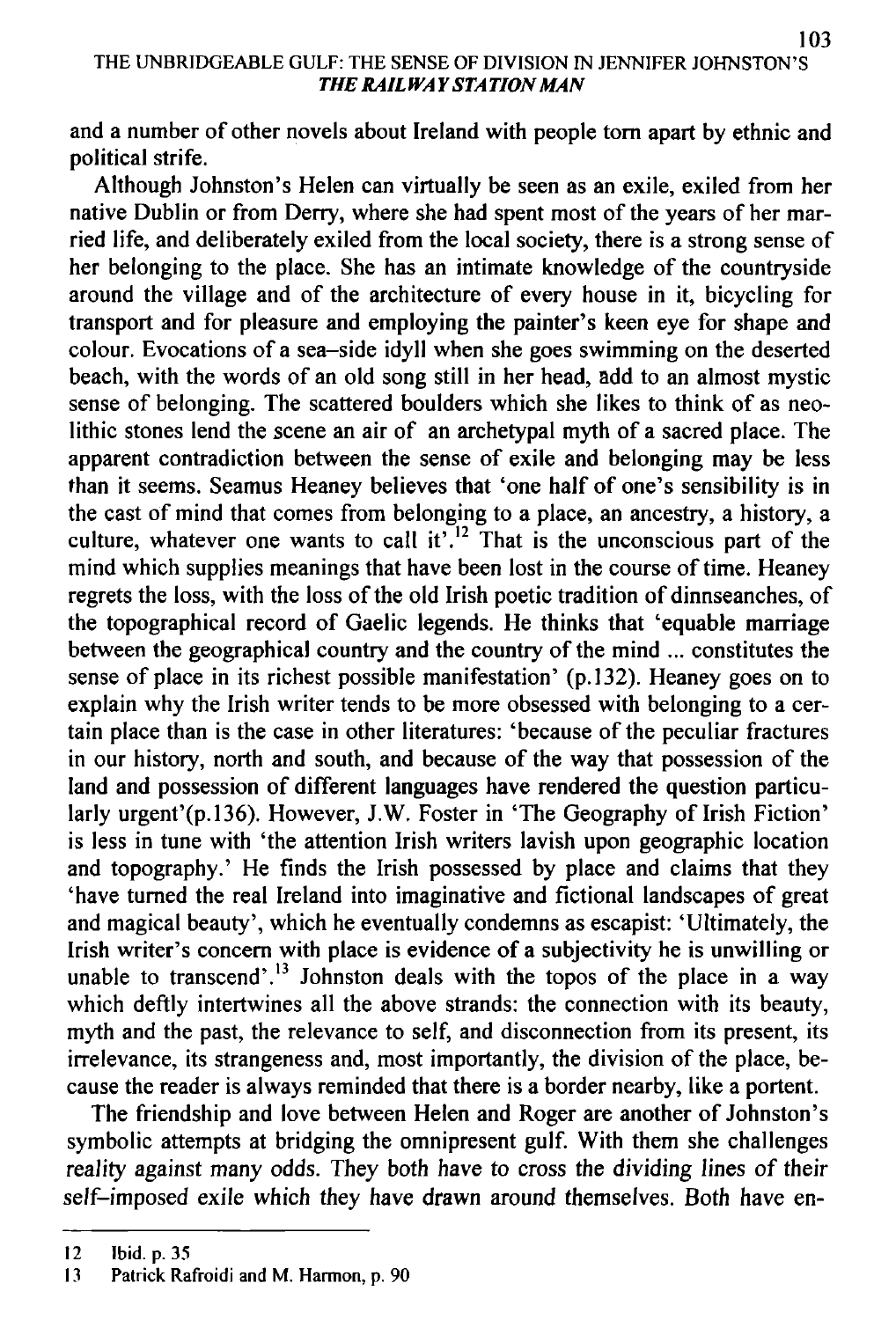acted, albeit subconsciously, moves towards re-connection. Helen has been painting pictures of bare land- and seascapes, to find herself. Now suddenly she feels she has to strike out of her ghetto: 'I must see them now in the hands of other people, see their eyes consider, explore, reject. Note the interest or indifference' (p.52). Roger's obsession with bringing the dilapidated railway station back to life is his way of rebuilding connection and communication with the world. Helen and Roger make an unlikely couple for a romance. Both in their fifties, their lives scarred by violence, they eventually find what essentially connects them. Their relationship and similar improbable friendships from Johnston's 1970s novels are echoed by Damian's attitude to Roger. Damian is a young unemployed Catholic, potentially involved with the Provos, or at least so rumour has it. He, however, loves the restoration work he does for Roger and comes to like and respect the mutilated Englishman and even looks after him in his bouts of melancholy and inertia. The two manage to meet on human terms. Nevertheless, the bridges Johnston allows her characters to build are shattered again with the finality of another violent blast. Johnston follows here the pattern of her previous novels, which also end in defeat. Still, the pervading mood of the novel is not despair. She seems to suggest, as Anne Clune points out, 'that moments of personal happiness can be snatched in spite of violence and madness and that the ghosts of the past ... can be appeased<sup>7</sup>.<sup>14</sup>

The bridges are not easy to build, because the gulf they are to span does not have clear cut edges. Helen is always looking for a pattern, always asking the 'why' question in order to clarify what she knows herself does not have a simple cause-and- effect explanation. In the end, she does not even want one, because she does not want to be forced to make judgements. Jack resents his mother's attitude: 'One day, mother, your ivory tower will fall down. Then where will you be? Then you'll have to ask questions ... answer questions ... draw conclusions' (p.135). Damian is now reconsidering his involvement with the Provos, however little it may have been, because he does not like Manus, the man who runs some of the activities. Jack has his doubts about him too: 'Manus has a gun on his person. Manus has no scruples. Does he really have a dream, or merely no scruples?'(p.l80). Jack is even painfully aware of the vagueness of his own motives for joining in: 'What am I trying to do? Right some ancient wrong? Come, come, surely not. Cancel out in some way the labels they hand on me ... West Brit, shoneen, bourgeois?' (p.179). In his inner argument he pits irreconcilable opposites against each other, the stark contrasts emphasised by his switching from '1' to 'he': 'Show them ... that my heart is in the right place? He drove a car for fifty thousand miles for Ireland. Got blisters on his arse for Ireland and a first-class degree to please his grandmother' (p.179). Helen does not believe that Jack really cares for politics. She thinks that it may be his reaction to her distaste for involvement that brought him there. In Helen, Johnston is re-

<sup>14</sup> **I.** Henderson, ed, **Contemporary Novelists,** London: St. James Press 1991, pp. 496-8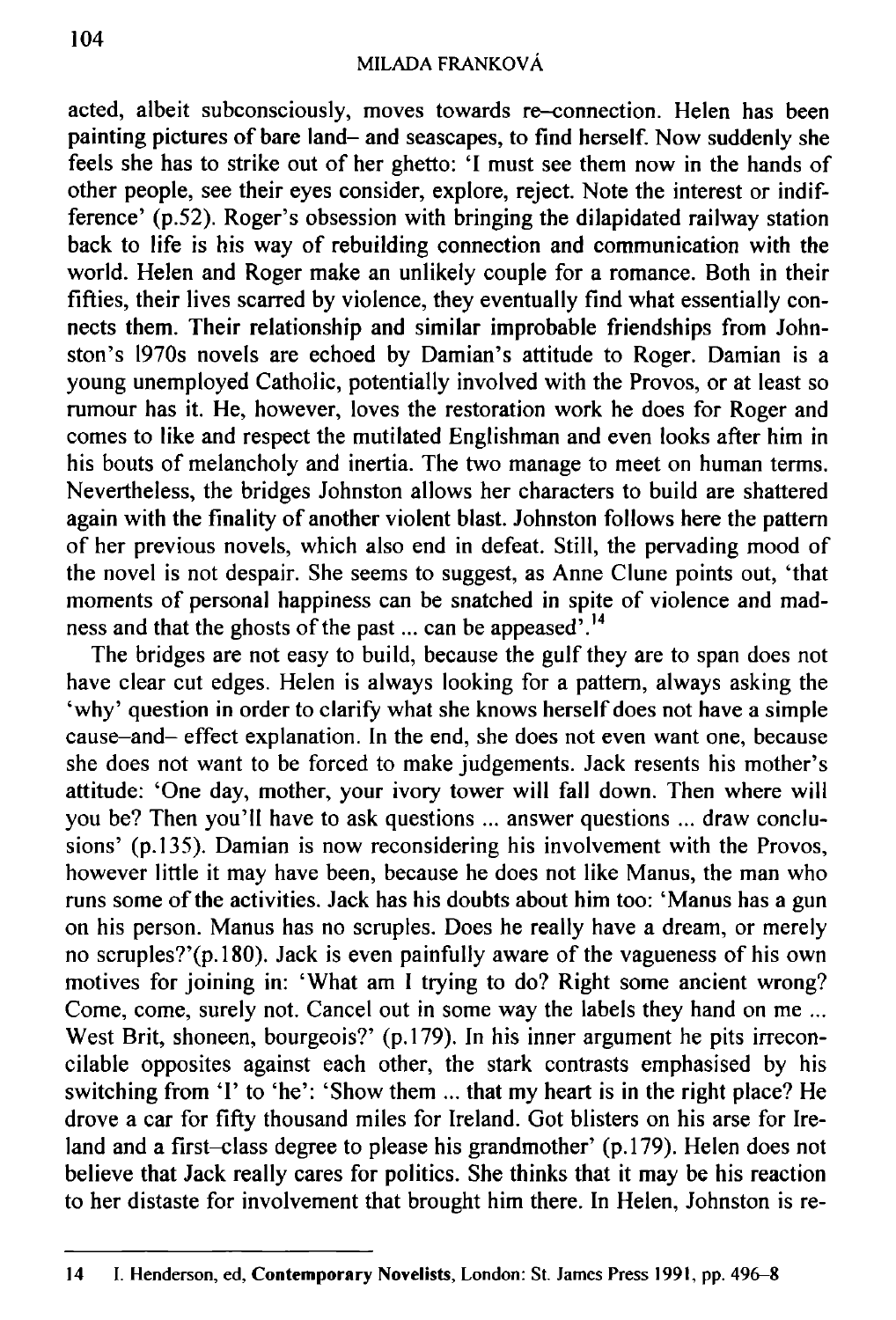flecting the weariness of taking sides. The imagery of human faces in candlelight suggests that divisions need not necessarily be a threat, on the contrary, there may be harmony: 'People look gold and secret. All faces divide quite in half, black shadows make caves and the gold is soft, malleable' (p.134).

In **The Clash of Ireland** Jose Lanters claims that Jennifer Johnston's works are 'without exception concerned with "the Irish question", with the colonial heritage that divides the island to this very day'.<sup>15</sup> In spite of that, and in contrast to other critics who have focused on the realism of her novels, Lanters suggests that Johnston should not be read as a realistic novelist. He argues that a more fruitful approach to her fiction is along the lines of allusions, patterns and her reworking of Biblical and Shakespearean motifs. Thereby he wants to strengthen the effect of 'lifting the Irish historical experience onto the level of myth and legend, giving it a universal human significance outside of its limited naturalistic context' (p. 222). The usefulness of such an approach seems to me debatable. **The Railway Station Man** no doubt contains a great deal of thought of universal significance, but what makes it valuable, in my opinion, is precisely that which makes it unique: 'its limited naturalistic context', which Lanters advises us to eschew. Universality and myth smooth out the ruggedness of lived experience, which has a special ambivalent poignancy in Johnston's novel. By the very choice of her themes and setting Johnston seems to be consciously continuing the tradition of Irish writers who have a message to convey. To disregard this commitment would amount to ignoring an essential part of her writing. Both Helen and Roger believe that an artist has a role to play: 'In Russia, after all, they put poets in lunatic asylums ... Here we leave them outside but don't bother to read what they have to say. There's madness for you' (p. 97). The realism of Johnston's novel is palpable and significant, her links to Irish reality direct and clear. This is how Helen feels about the death of her husband: 'That brutality ... I found it unforgivable. I still feel that, each time I read about another ... snatching of a life ... I feel that same unforgiveness rising inside me. I don't mean vengeance ...' (p. 119). The few lines condense the enormity of the division which comprises history and the present, cultural and religious difference, economic and political dispute, and loss of life.

There seems to be a reasonable agreement among Irish writers and critics on how much of the Irish reality in writing is acceptable and beneficial to Irish literature. James M. Cahalan quotes from Sean O'Faolain's 1950s publication that the Irish writer 'ceased to be provincial when he wrote of what he knew and could describe better than anybody else ... They had conquered their material by accepting it'.<sup>16</sup> Similarly Richard Kearney sees it as a positive development that

<sup>15</sup> C.C. Barfoot and I. D'hean, eds, **The Clash of Ireland: Literary Contrasts and Connections,** Amsterdam: Rodopi 1989

<sup>16</sup> J.M. Cahalan, **Great Hatred, Little Room: The Irish Historical Novel,** Dublin: Gill and Macmillan 1983, p. 113